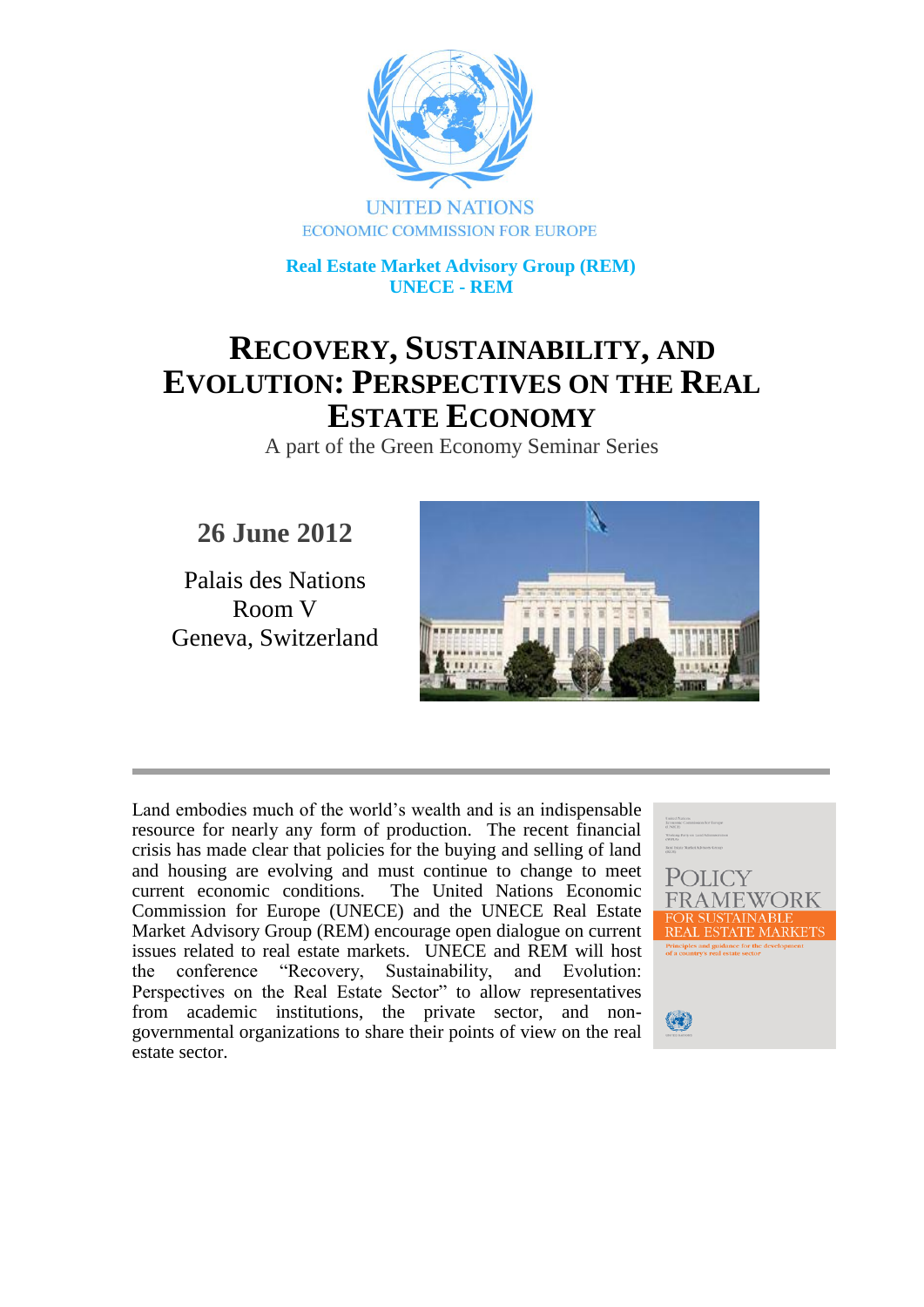This forum will seek to answer questions such as:

- Are there systems of housing finance which satisfy the needs of both public and private stakeholders?
- How can real estate market contribute to environmental sustainability?
- How can knowledge sharing and education of real estate professionals create more robust real estate markets and a stronger economy?
- How have real estate markets changed, and how will they continue to change to meet new financial, environmental, and social challenges?

This forum will address these questions by focusing on four focus areas:

- **Land administration and management** Well-maintained and transparent land registration and management processes are essential for property markets to function well. This session explores how land administration and land management authorities contribute to real estate markets and to an efficient ecoomy.
- **Training and human capital development** The proper education, training, and certification of real estate professionals is an essential component of healthy real estate markets. In this session we will examine modern trends in real estate human capital building and perspectives on how to create better real estate professionals.
- **Housing and real estate financing** In many countries, determining sources of financing for homes and public facilities has become a top government priority. This session will examine various systems of real estate financing and innovation solutions to real estate financing problems.
- **Real estate markets and economic growth** Efficient real estate markets can be a driving force for economic recovery and growth. This session will examine how real estate markets can contribute to a healthy economy.

The forum will provide a platform for knowledge sharing which, it is hoped, can lead to more effective government policies and more efficient practices in the private sector. All sessions will allow time for dialogue between conference participants, including speakers and attendees.

The issues to be discussed at this conference have implications not only for those directly connected to the real estate sector, but for society as a whole. Real estate and property markets are the principal destination of a household's savings and the most stable component of a country's capital stock. Real estate markets played a key role in the recent world financial crisis, and can play a key role in recovery as well.

Real estate markets can also play a key role in the development of environmentally and financially sustainable economies. From development of zoning codes to the application of construction regulation, real estate markets affect many aspects of environmental sustainability, such as energy use, groundwater pollution, and preservation of protected areas.

Simultaneous interpretation to English and Russian will be provided. For more information, please contact Michael Milligan, UNECE Economic Affairs Officer, at [michael.milligan@unece.org](mailto:michael.milligan@unece.org) or at +41 22 917 1357.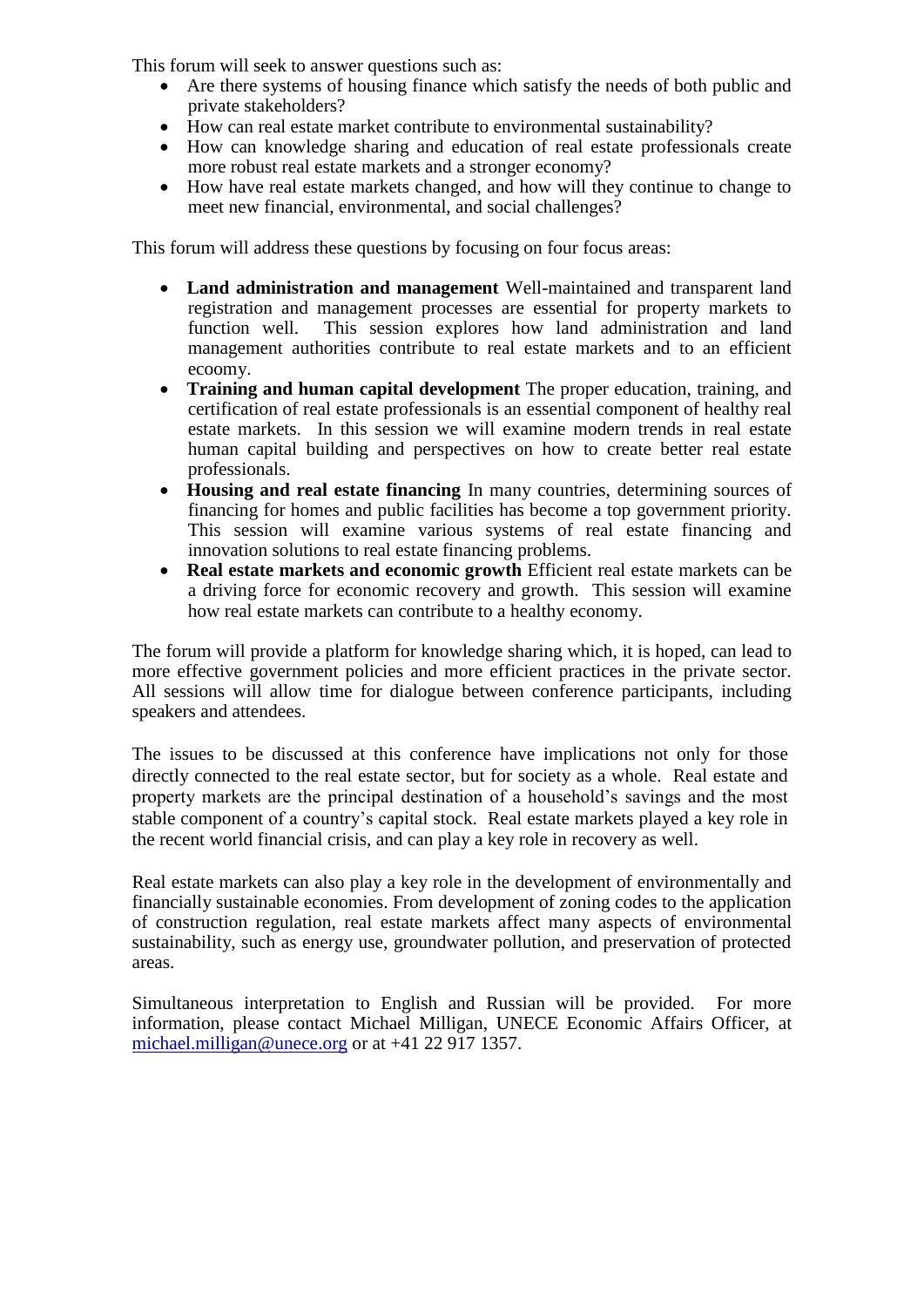# **Draft Agenda**

#### **Opening Remarks** (9:45-10:15)

Session Chair: Giampiero Bambagioni, Chair, Real Estate Market Advisory Group

- **Economic and social development and the Policy Framework for Sustainable Real Estate Markets** Giampiero Bambagioni, Chair, Real Estate Market Advisory Group
- **Forum objectives and expected outcomes** Michael Milligan, Economic Affairs Officer, UNECE
- **The current state of real estate markets and the activities of UNECE** Virginia Cram-Martos, Director of the Trade and Sustainable Land Management Division, UNECE

#### **Land Administration and Land Management** (10:15 – 11:35)

Session Chair: Damir Pahić, Chair, UNECE Working Party on Land Administration

- **How can land administration support economic recovery?** Damir Pahić, Chair, Working Party on Land Administration
- **Urban transformation and the need for smart land management stragies** Erwin van der Krabben, Professor of Planning and Property Development, Radboud University; Professor of Real Estate, University of Ulster
- *The International Federation of Surveyors Task Force on Property and Housing* Chryssy Potsiou, Vice-President, International Federation of Surveyors
- **An alternative trustworthy cross border conveyance process** Wim Louwman, President, European Land Registry Association

#### **Training and Building Human Capital** (11:50 – 13:00)

Session Chair: Anna Georgieva, Real Estate Market Advisory Group

- **Education and capacity building for a sustainable future** Michael Riley, Professor, School of Built Environment, Liverpool John Moores University
- **Real estate education in Eastern Europe** Alexander Romanenko, World President 2011-2012, International Real Estate Federation; President, ADVECS Real Estate Corporation
- **The Impetus for growth in real estate education around the world** Julian Josephs, Adjunct Professor, Georgetown University; Adjunct Professor, Johns Hopkins University

Lunch (13:00 – 14:30)

#### **Housing and Real Estate Financing** (14:30 – 16:00)

Session Chair: Brian Emmott, Real Estate Market Advisory Group

- **Urban development costs and recovery opportunities: The Italian perspective** Maurizio Tira, Professor, Department of Civil Engineering, Architecture, Land and Environment, University of Brescia
- **Sustainable housing finance**